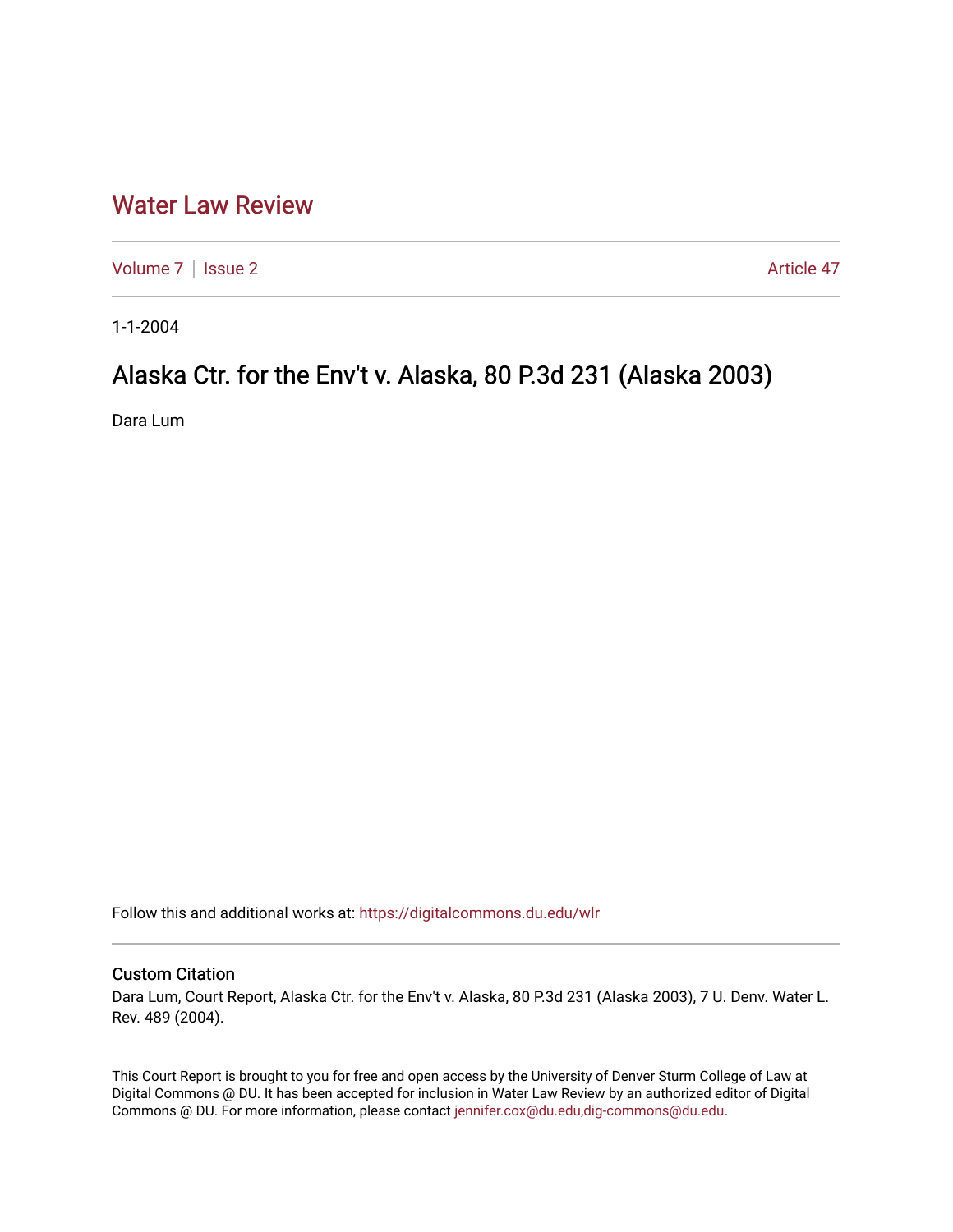#### **STATE COURTS**

#### **ALASKA**

#### **Alaska Ctr. for the Env't v. Alaska, 80 P.3d 231 (Alaska 2003)**

(affirming state agency's consistency review approving an airport expansion proposal that included filling 240 acres of coastal wetlands).

The Alaska Center for the Environment ("ACE") challenged the Alaska Division of Governmental Coordination's ("Division") consistency review approving the expansion of the Ted Stevens Anchorage International Airport ("AIA"). ACE challenged the Division's determination, contending that the AIA's proposal lacked the specificity required for a thorough consistency review under standards imposed by state and municipal coastal management programs. The Superior Court of the State of Alaska, Third Judicial District upheld the Division's determination, and ACE appealed to the Alaska Supreme Court. On appeal, ACE again contested the Division's review and proposal's lack of specificity, asserting that both failed to comply with the Alaska Coastal Management Program's ("Alaska CMP") consistency review requirements.

AIA's expansion proposal entailed several types of construction projects that would require filling 240 acres of wetlands in Turnagain Bog and Postmark Bog over a period of ten years. ACE claimed that the Division failed to evaluate all the probable and cumulative effects that might occur in developing the bogs because it evaluated effects based on a model of probable uses rather than actual and specific projects. Additionally, ACE argued the proposal failed to focus or identify types of construction permits other than the long-term wetlands fill permit for specific facilities located within the coastal bogs.

Applying the substitution of judgment standard of review for the agency's decision, the court did not review the trial court's decision, but evaluated the Division's consistency review directly and affirmed the trial court's finding of consistency with state and municipal standards. The court held that proposals including broad and conceptual plans are acceptable when the submitting party provides lists of all permitted uses and activities. Even though the AIA's proposal lacked detailed plans, the provided descriptions of projects, locations, facilities, and prohibited uses and the maps of typical project layouts were sufficient for the Division to conduct an adequate review.

The court also held AIA's project did not need to be phased, which would allow several consistency reviews of smaller portions of the project throughout stages of construction. ACE claimed that phasing was important to fully evaluate the impact on sensitive coastal areas as the project plans developed. The court, however, affirmed the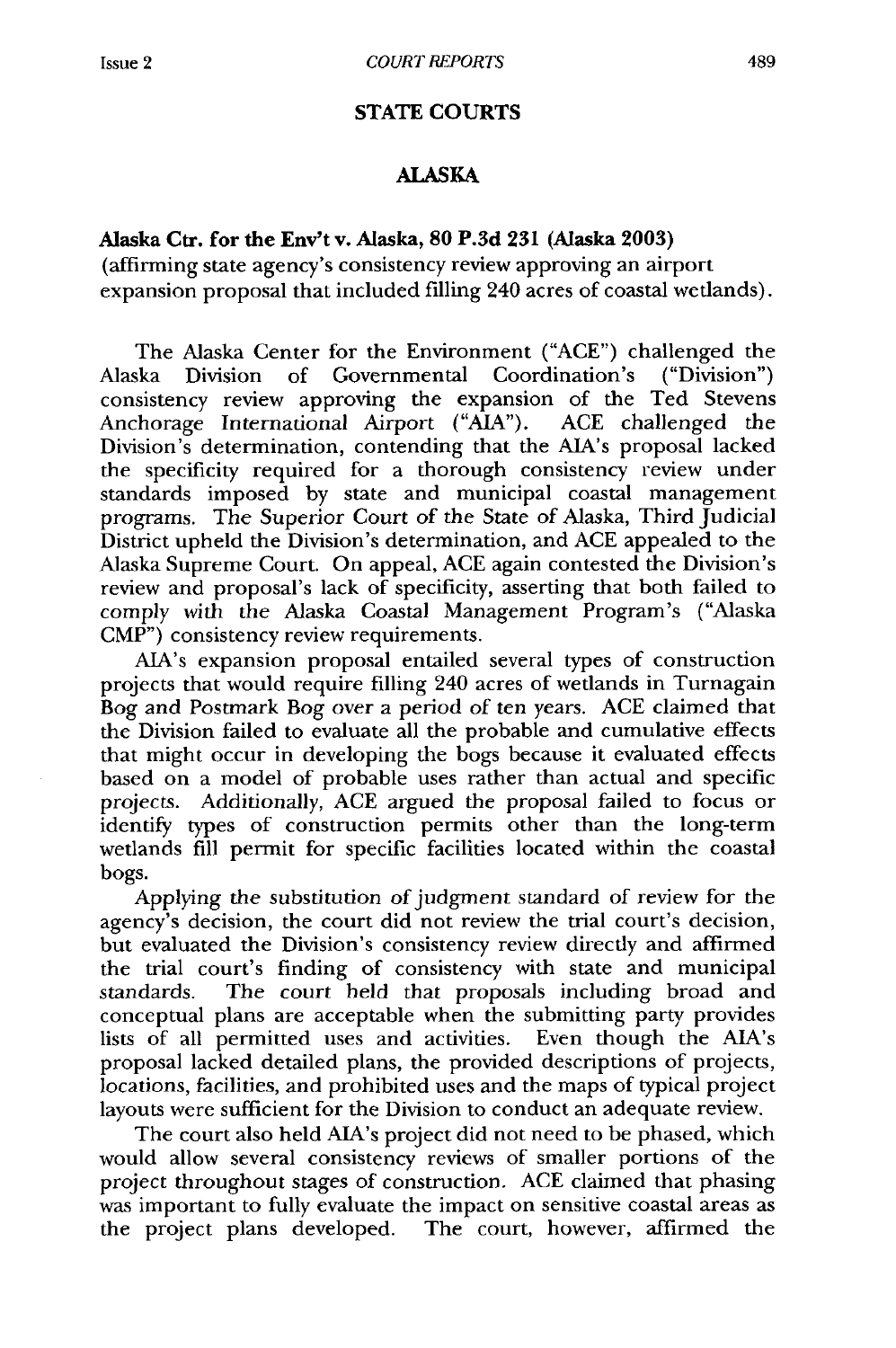Division's position that segmenting a project potentially impaired a comprehensive evaluation of environment risks, and imposing the degree of specificity claimed by ACE was a false presumption within the requirements of the Alaska CMP.

Determining that AIA's proposal was sufficient for a comprehensive consistency review, the court upheld the prior ruling that the Division correctly applied the standards of the Alaska CMP and the Anchorage Coastal Management Plan ("Anchorage CMP") when it approved the expansion project as consistent with state and municipal standards. ACE's claims specifically contested the Division's evaluation of state standards for a major energy facility, coastal development and habitats, and geophysical hazards. Additionally, ACE claimed that the Division's approval failed to comply with Anchorage's local geophysical hazards standard, hazardous lands policy, and transportation and utilities standard.

Under the state definition, a major energy facility includes a development of more than local concern carried out in close proximity to the coastal area and is subject to siting and other criteria under the Alaska CMP. ACE asserted that fuel storage, transportation, and dispensing on or near the runway for in-state energy use constituted a major energy facility. The Division disagreed, contending that there was a distinction in the standard between energy-related facilities and the use of fuel by businesses for daily operations. The court affirmed the Division's interpretation that the proposed uses in the expansion project constituted the latter. The court deferred to the Division's assessment that the "major energy facility" regulation instead applied to energy-related activities that affected shipping routes, potential spills, and airborne emissions. Thus, the various siting controls for a major energy facility were inapplicable to the airport expansion project.

Next, ACE challenged the Division's interpretation of the coastal development and habitats standards. Under the Alaska CMP, the habitats standard requires stricter protection of coastal areas, but both establish criteria that must be satisfied to justify development of coastal habitats for purposes other than water-dependent and water-related uses. The court held that the Division did not act arbitrarily or unreasonably when establishing a public need for the loss of coastal habitat to the airport expansion. ACE argued that the Division needed to assess the public need with greater specificity for the different types of proposed projects, rather than the expansion as a whole. ACE also argued the Division did not define the potential revenue generated by the proposed expansion, nor offer proof that it appropriately evaluated the more strict habitats standard. The court concluded that the Division had met the significant public need factor under the habitats standard to justify development because the expansion of the **AIA** was essential to the commercial viability of the entire state.

Further, the coastal development and habitats standards also required the Division to assess feasible alternatives for the project and approve the proposed development if no other alternatives are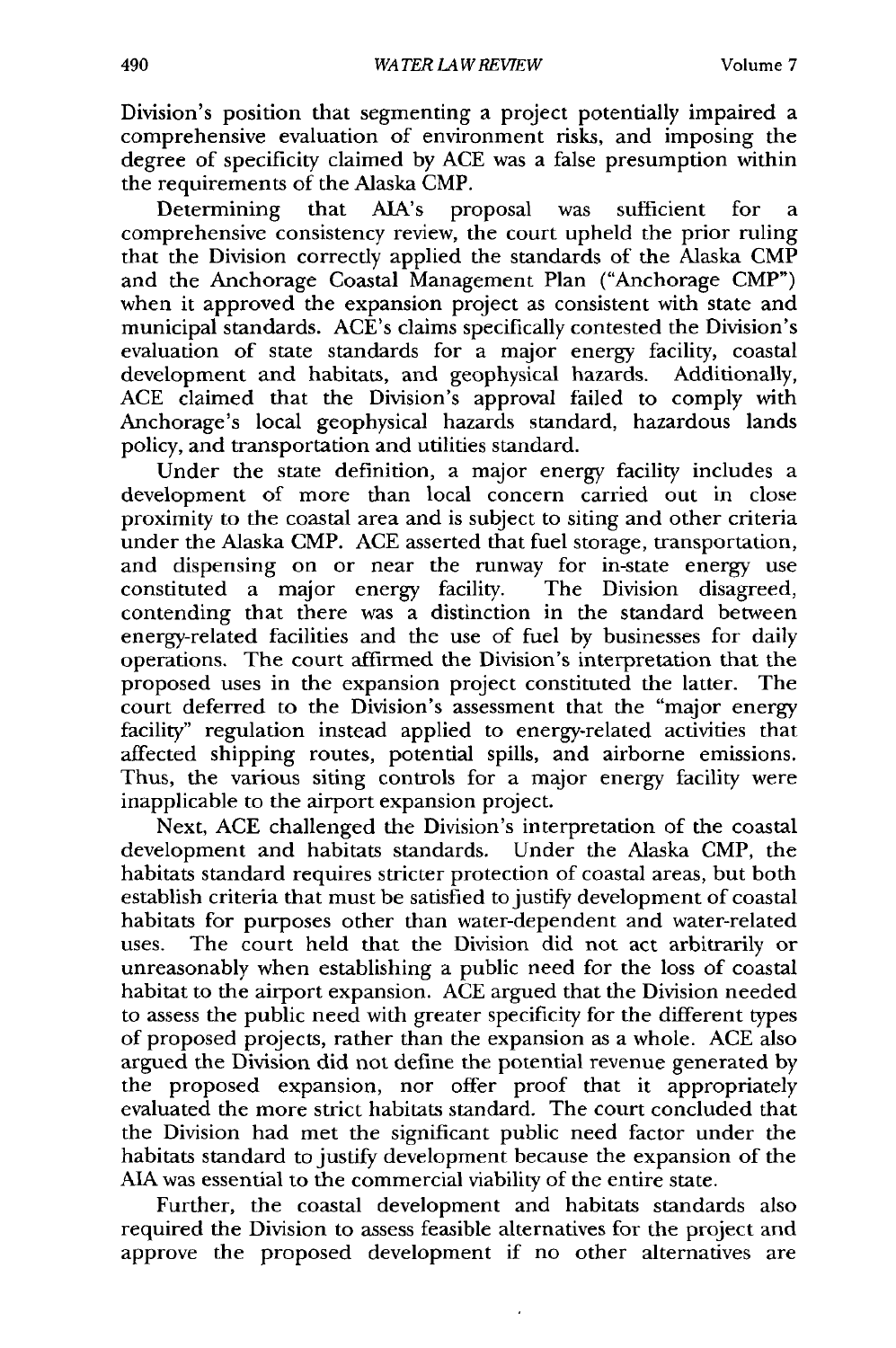available or cost-effective. In its review, the Division discussed several other alternate sites for airport expansion, but found them also in the coastal zone and even more costly to develop. It also found no other feasible alternatives for providing float or ski-based plane facilities. ACE argued that the Division's treatment of all uses and activities as functionally equivalent allowed the Division to determine that the wetlands were the only feasible location for every single use listed. Instead, ACE contended, the Division should have assessed feasible alternatives for the different uses and activities. Again, the court ruled against specificity, allowing the Division to consider "the likely mix of future uses" rather than possible alternatives for individual uses.

Under the habitats standard of maximum conformance, development of wetlands must not interfere with natural drainage patterns, destroy critical habitat, or discharge toxic substances. ACE asserted that AIA's hydrologic analysis, storm/runoff water collection and treatment system design plan, which included offsite wetland mitigation, failed to satisfy the maximum conformance standard. Despite ACE's concerns, the Division found, and the court affirmed, that AIA's proposal maximized conformance with the habitats standard. In fact, the court cited as evidence the FAA's guidance that offsite wetland mitigation is valuable in airport development to discourage wildlife hazards.

Third, ACE argued that the Division lacked sufficient information to evaluate siting, design, and construction measures in areas of high geophysical hazards because **AIA** did not conduct appropriately detailed studies. The Division contended that studies were unnecessary since the uses authorized in the permit were low-density human uses and utilized construction standards in compliance with the Uniform Building Code. Thus, the proposal effectively minimized property damage and loss of life and conformed to both state and local requirements. Because geophysical hazards on and around the airport were general knowledge, the Division allowed the **AIA** to defer detailed studies to later stages of the development process.

ACE further challenged the finding of consistency with the Anchorage CMP policy of discouraging development in high hazard areas while encouraging use of the lands for open space, recreation, parks, greenbelts, and aesthetic purposes. ACE contended that the location of the project in high hazard areas was inconsistent with the purpose of the local policy. The court held that the Division's consistency determination need only conform with local policy, not with stated values or purposes. Regardless, the consistency review included several value assessments of the land. For example, AIA's proposal to build a 300-foot buffer along a portion of the airport's boundary was evaluated by the Division against competing local interests to maintain the natural aesthetic of the open space.

Finally, ACE contended that transportation routes and utilities failed to comply with the local municipality's standard for review of transportation and utility routes because the local coastal management program requires avoidance or minimization of adverse impacts to